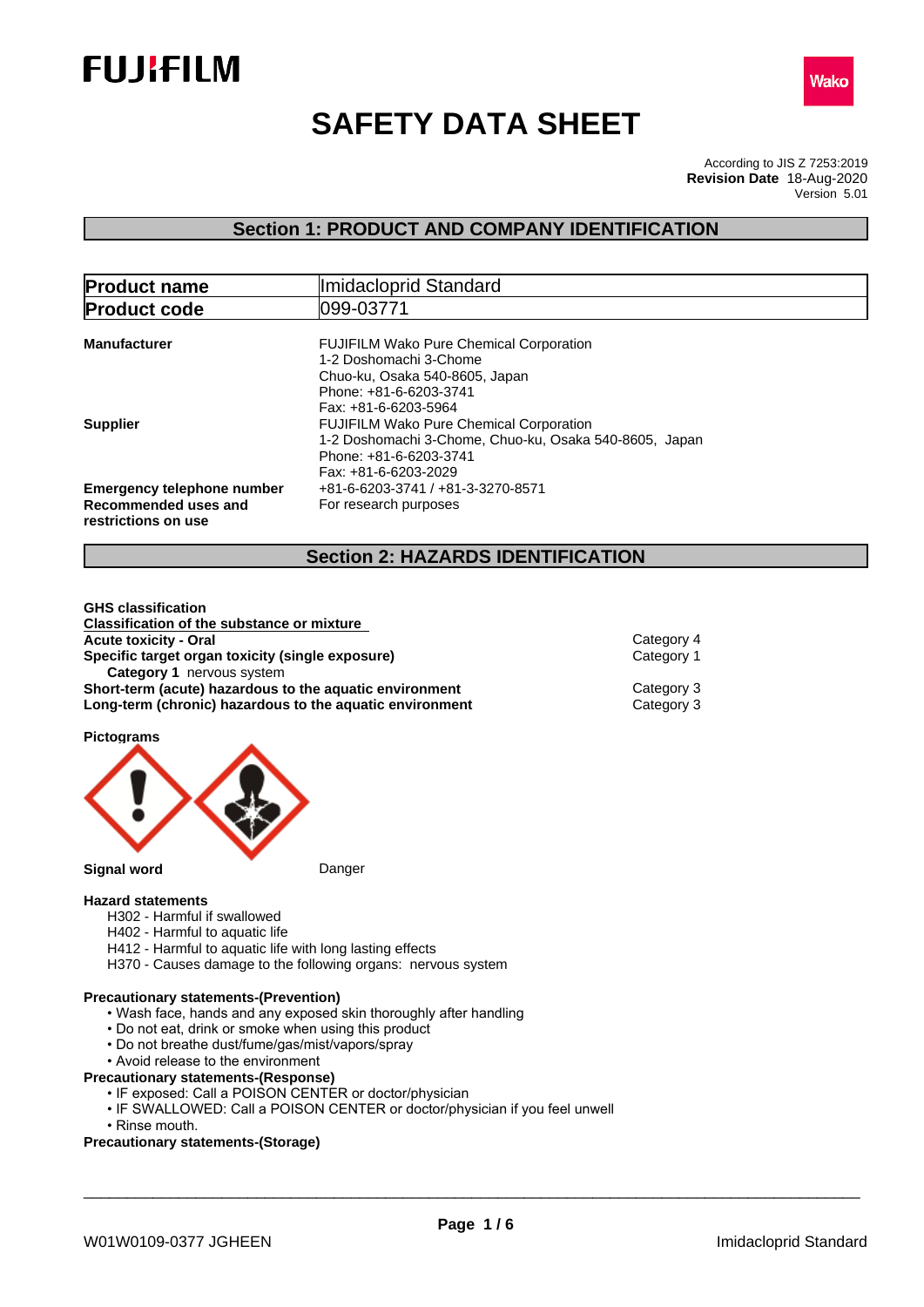• Store locked up.

**Precautionary statements-(Disposal)**

• Dispose of contents/container to an approved waste disposal plant

**Others**

**Other hazards** Not available

## **Section 3: COMPOSITION/INFORMATION ON INGREDIENTS**

**Single Substance or Mixture** Substance

#### **Formula** C9H10ClN5O2

| Chemical<br>⊺Name | Weight-%    | <br><b>Molecular weight</b> | <b>ENCS</b>                         | <b>ISHL</b><br>. No. | <b>CAS RN</b><br>CAS<br>-n |
|-------------------|-------------|-----------------------------|-------------------------------------|----------------------|----------------------------|
| Imidacioprio      | QR.<br>oo.u | 255.66                      | 0000<br>$\epsilon$<br>ס-וכ<br>'∪∠∠u |                      | 105827-78-9                |

**Impurities and/or Additives:** Not applicable

## **Section 4: FIRST AID MEASURES**

## **Inhalation**

Remove to fresh air. If symptoms persist, call a physician.

#### **Skin contact**

Wash off immediately with soap and plenty of water. If symptoms persist, calla physician.

#### **Eye contact**

IF IN EYES: Rinse cautiously with water for several minutes. Remove contact lenses, if present and easy to do. Continue rinsing. Immediate medical attention is required.

#### **Ingestion**

Rinse mouth. Never give anything by mouth to an unconscious person. Call a physician or poison control center immediately. Do not induce vomiting without medical advice.

#### **Protection of first-aiders**

Use personal protective equipment as required.

## **Section 5: FIRE FIGHTING MEASURES**

## **Suitable extinguishing media**

Water spray (fog), Carbon dioxide (CO2), Foam, Extinguishing powder, Sand

#### **Unsuitable extinguishing media**

No information available

## **Specific hazards arising from the chemical product**

Thermal decomposition can lead to release of irritating and toxic gases and vapors.

## **Special extinguishing method**

## No information available

## **Special protective actions for**

## **fire-fighters**

Use personal protective equipment as required.Firefighters should wear self-contained breathing apparatus and full firefighting turnout gear.

## **Section 6: ACCIDENTAL RELEASE MEASURES**

## **Personal precautions, protective equipment and emergency procedures**

For indoor, provide adequate ventilation process until the end of working. Deny unnecessary entry other than the people involved by, for example, using a rope. While working, wear appropriate protective equipments to avoid adhering it on skin, or inhaling the gas. Work from windward, and retract the people downwind.

## **Environmental precautions**

To be careful not discharged to the environment without being properly handled waste water contaminated.

**Methods and materials for contaminent and methods and materials for cleaning up**

Sweep up and gather scattered particles, and collect it in an empty airtight container.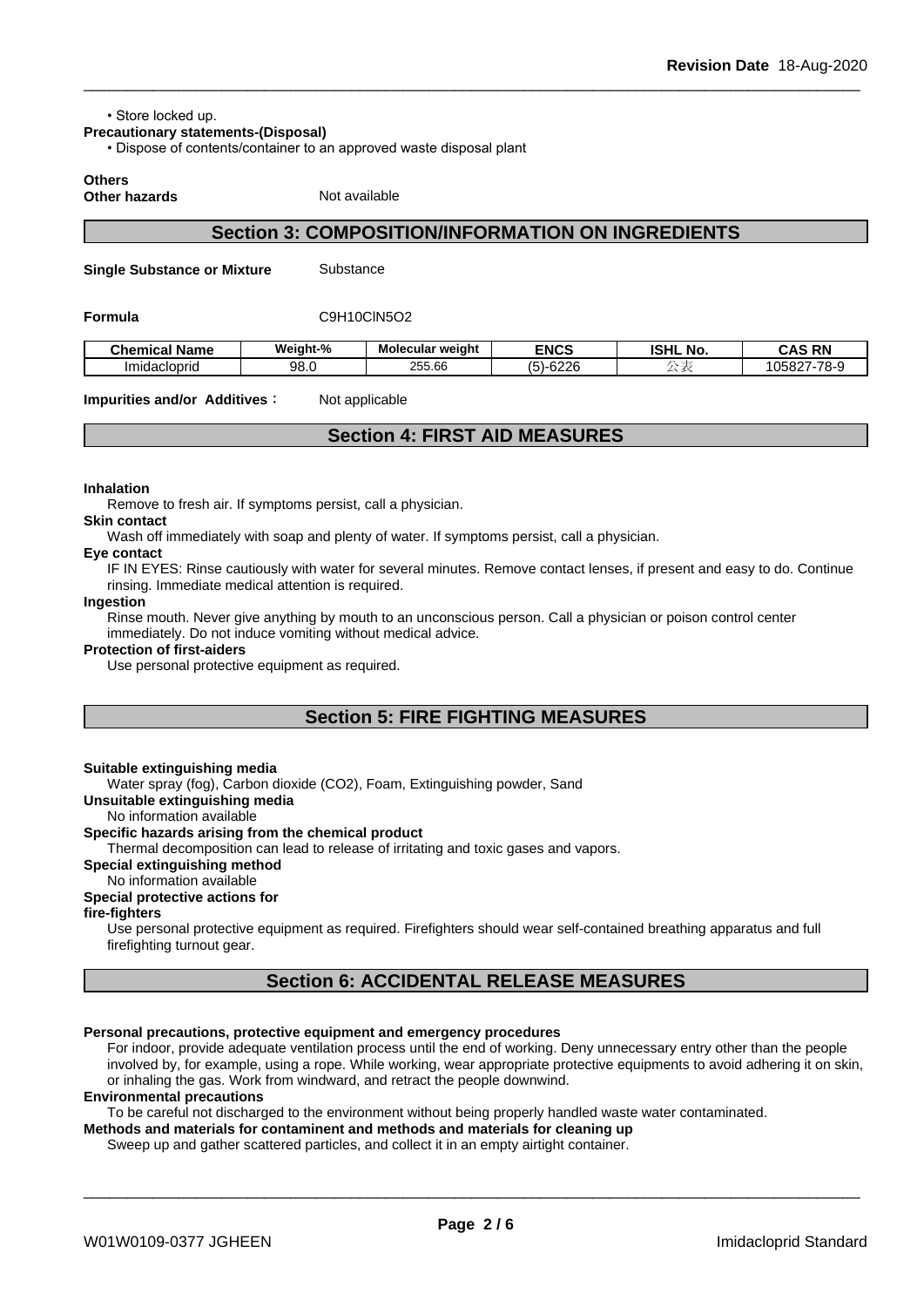## **Recoverly, neutralization**

## No information available

**Secondary disaster prevention measures**

Clean contaminated objects and areas thoroughly observing environmental regulations.

## **Section 7: HANDLING AND STORAGE**

## **Handling**

#### **Technical measures**

Do not give shock. Avoid contact with strong oxidizing agents. Use with local exhaust ventilation.

## **Precautions**

Do not rough handling containers, such as upsetting, falling, giving a shock, and dragging. Prevent leakage, overflow, and scattering. Not to generate steam and dust in vain. Seal the container after use. After handling, wash hands and face, and then gargle. In places other than those specified, should not be smoking or eating and drinking. Should not be brought contaminated protective equipment and gloves to rest stops. Deny unnecessary entry of non-emergency personnel to the handling area.

#### **Safety handling precautions**

Avoid contact with skin, eyes or clothing. Use personal protective equipment as required.

## **Storage**

| Safe storage conditions   |                                                                                                    |
|---------------------------|----------------------------------------------------------------------------------------------------|
| <b>Storage conditions</b> | Keep container protect from light tightly closed. Store in a cool (2-10 $^{\circ}$ C) place. Store |
|                           | locked up.                                                                                         |
| Safe packaging material   | Glass                                                                                              |
| Incompatible substances   | Strong oxidizing agents                                                                            |

## **Section 8: EXPOSURE CONTROLS/PERSONAL PROTECTION**

#### **Engineering controls**

In case of indoor workplace, seal the source or use a local exhaust system. Provide the safety shower facility, and handand eye-wash facility. And display their position clearly.

**Exposure limits** This product, as supplied, does not contain any hazardous materials with occupational exposure limits established by the region specific regulatory bodies.

#### **Personal protective equipment**

**Respiratory protection** Dust mask **Hand protection** Protection gloves **Skinandbody protection** Long-sleeved work clothes **General hygiene considerations**

**Eye protection Exercise** protective eyeglasses or chemical safety goggles

Handle in accordance with good industrial hygiene and safety practice.

## **Section 9: PHYSICAL AND CHEMICAL PROPERTIES**

## **Form**

| Color                                                  | white               |
|--------------------------------------------------------|---------------------|
| Appearance                                             | crystalline powder  |
| Odor                                                   | characteristic odor |
| Melting point/freezing point                           | 143-147 °C          |
| Boiling point, initial boiling point and boiling range | No data available   |
| <b>Flammability</b>                                    | No data available   |
| <b>Evaporation rate:</b>                               | No data available   |
| Flammability (solid, gas):                             | No data available   |
| Upper/lower flammability or                            |                     |
| explosive limits                                       |                     |
| Upper:                                                 | No data available   |
| Lower:                                                 | No data available   |
| <b>Flash point</b>                                     | No data available   |
| Auto-ignition temperature:                             | No data available   |
| Decomposition temperature:                             | No data available   |
|                                                        |                     |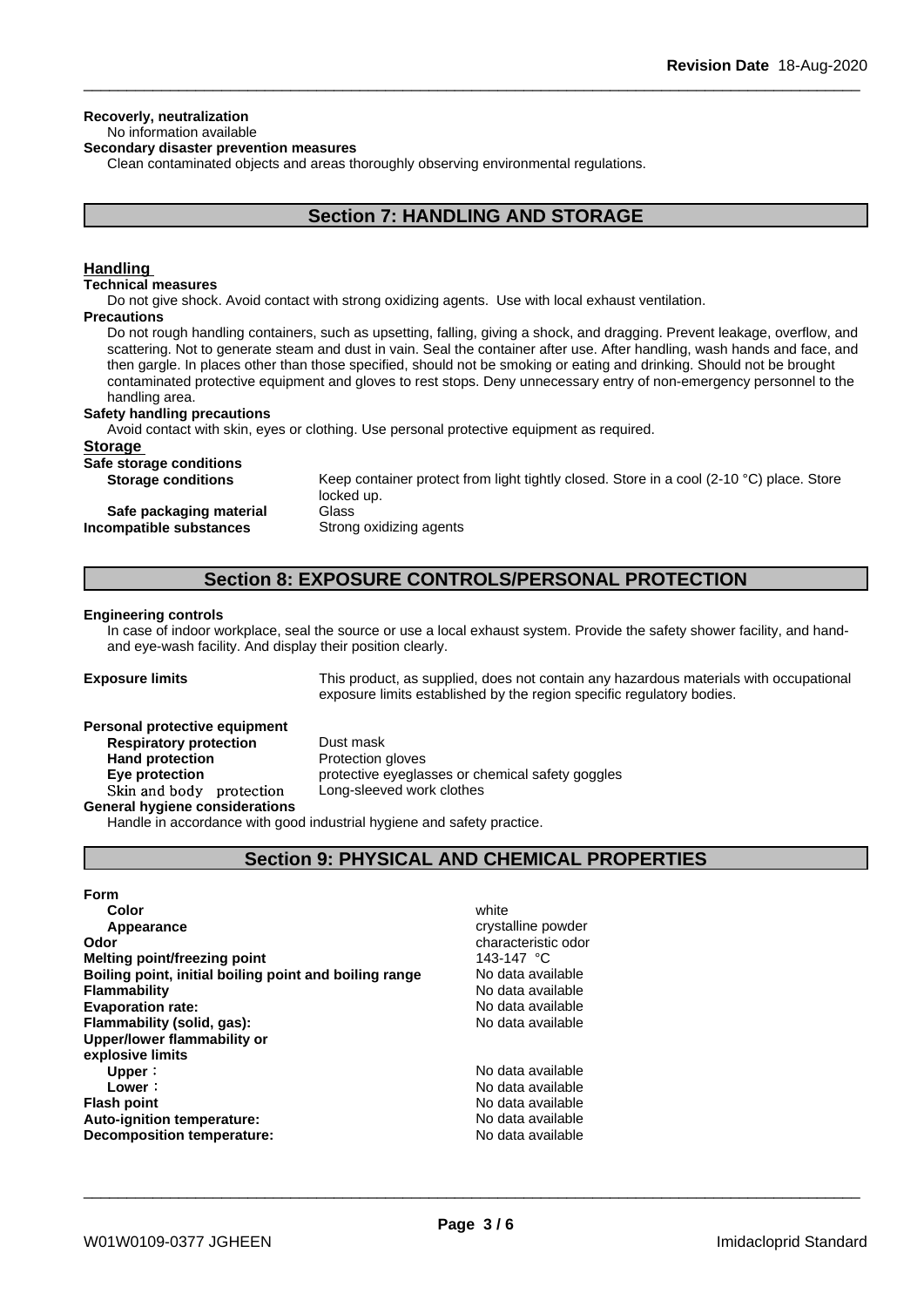**pH**<br>
Viscosity (coefficient of viscosity) Modata available<br>
Viscosity (coefficient of viscosity) Modata available **Viscosity (coefficient of viscosity)** No data available<br> **Dynamic viscosity Dynamic viscosity Dynamic** viscosity **Solubilities**<br> **n-Octanol/water partition coefficient: (log Pow)** acetone : soluble . water : slightly soluble .<br>
0.57 **n-Octanol/water partition coefficient:(log Pow)** 0.57 **Vapour pressure Specific Gravity / Relative density** 1.542<br> **Vapour density** 1.542 **Vapour density Particle characteristics** No data available

## **Section 10: STABILITY AND REACTIVITY**

## **Stability**

**Reactivity** No data available **Chemical stability** May be altered by light. **Hazardous reactions**

None under normal processing **Conditions to avoid**

Extremes of temperature and direct sunlight, Heat, flames and sparks, static electricity, spark, Shock

**Incompatible materials**

Strong oxidizing agents

**Hazardous decomposition products**

Carbon dioxide (CO2), Carbon monooxide (CO), Nitrogen oxides (NOx), Halides

## **Section 11: TOXICOLOGICAL INFORMATION**

## **Acute toxicity**

| <b>Chemical Name</b> | Acute toxicity -oral- source | Acute toxicity -dermal- source Acute toxicity -inhalation gas- |                          |
|----------------------|------------------------------|----------------------------------------------------------------|--------------------------|
|                      | information                  | information                                                    | source information       |
| Imidacloprid         | Based on the NITE GHS        | Based on the NITE GHS                                          | Based on the NITE GHS    |
|                      | classification results.      | Iclassification results.                                       | Iclassification results. |

| <b>Chemical Name</b> | <b>Acute toxicity -inhalation</b> | <b>Acute toxicity -inhalation dust-Acute toxicity -inhalation mist-</b> |                          |
|----------------------|-----------------------------------|-------------------------------------------------------------------------|--------------------------|
|                      | vapor-source information          | source information                                                      | source information       |
| Imidacloprid         | Based on the NITE GHS             | Based on the NITE GHS                                                   | Based on the NITE GHS    |
|                      | Iclassification results.          | Iclassification results.                                                | Iclassification results. |

## **Skin irritation/corrosion**

| <b>Chemical Name</b>                  | Skin corrosion/irritation source information         |  |
|---------------------------------------|------------------------------------------------------|--|
| Imidacloprid                          | Based on the NITE GHS classification results.        |  |
| Serious eye damage/ irritation        |                                                      |  |
| <b>Chemical Name</b>                  | Serious eye damage/irritation source information     |  |
| Imidacloprid                          | Based on the NITE GHS classification results.        |  |
| Respiratory or skin sensitization     |                                                      |  |
| <b>Chemical Name</b>                  | Respiratory or Skin sensitization source information |  |
| Imidacloprid                          | Based on the NITE GHS classification results.        |  |
| <b>Reproductive cell mutagenicity</b> |                                                      |  |
| <b>Chemical Name</b>                  | germ cell mutagencity source information             |  |
| Imidacloprid                          | Based on the NITE GHS classification results.        |  |
| Carcinogenicity                       |                                                      |  |
| <b>Chemical Name</b>                  | <b>Carcinogenicity source information</b>            |  |
| Imidacloprid                          | Based on the NITE GHS classification results.        |  |

#### **Reproductive toxicity**

| <b>Chemical Name</b>        | Reproductive toxicity source information      |
|-----------------------------|-----------------------------------------------|
| Imidacloprid                | Based on the NITE GHS classification results. |
| <b>STOT-single exposure</b> |                                               |
| <b>Chemical Name</b>        | STOT-single exposure- source information      |
| Imidacloprid                | Based on the NITE GHS classification results. |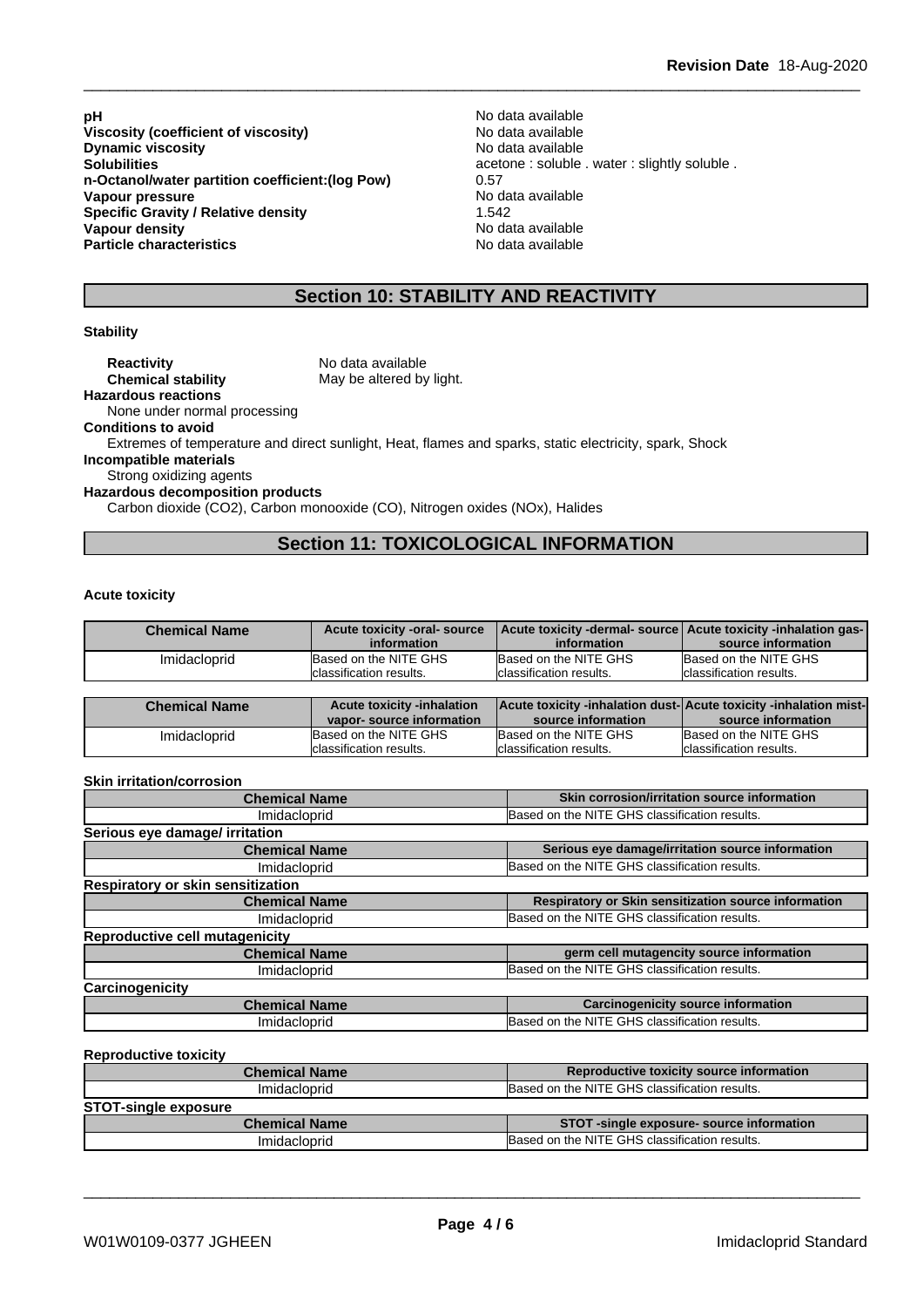| STOT-repeated exposure-source information     |
|-----------------------------------------------|
| Based on the NITE GHS classification results. |
|                                               |
| <b>Aspiration Hazard source information</b>   |
| Based on the NITE GHS classification results. |
|                                               |

## **Section 12: ECOLOGICAL INFORMATION**

**Ecotoxicity** No information available

**Other data**

| <b>Chemical Name</b> | Short-term (acute) hazardous to the  | Long-term (chronic) hazardous to the                                           |
|----------------------|--------------------------------------|--------------------------------------------------------------------------------|
|                      |                                      | laquatic environment source information aquatic environment source information |
| Imidacloprid         | Based on the NITE GHS classification | Based on the NITE GHS classification                                           |
|                      | results.                             | Iresults.                                                                      |

| No information available |
|--------------------------|
| No information available |
| No information available |
| No information available |
|                          |

## **Section 13: DISPOSAL CONSIDERATIONS**

#### **Waste from residues**

Disposal should be in accordance with applicable regional, national and local laws and regulations. **Contaminated container and contaminated packaging**

Disposal should be in accordance with applicable regional, national and local laws and regulations.

| <b>ADR/RID</b><br>UN number<br>Proper shipping name:<br><b>UN classfication</b><br><b>Subsidiary hazard class</b><br>Packing group                        | Not regulated  |
|-----------------------------------------------------------------------------------------------------------------------------------------------------------|----------------|
| <b>Marine pollutant</b>                                                                                                                                   | Not applicable |
| <b>IMDG</b><br><b>UN number</b><br>Proper shipping name:<br><b>UN classfication</b><br><b>Subsidiary hazard class</b>                                     | Not regulated  |
| Packing group<br><b>Marine pollutant (Sea)</b><br>Transport in bulk according to No information available<br>Annex II of MARPOL 73/78 and<br>the IBC Code | Not applicable |
| <b>IATA</b><br><b>UN number</b><br>Proper shipping name:<br><b>UN classfication</b><br><b>Subsidiary hazard class</b><br>Packing group                    | Not regulated  |
| <b>Environmentally Hazardous</b><br><b>Substance</b>                                                                                                      | Not applicable |